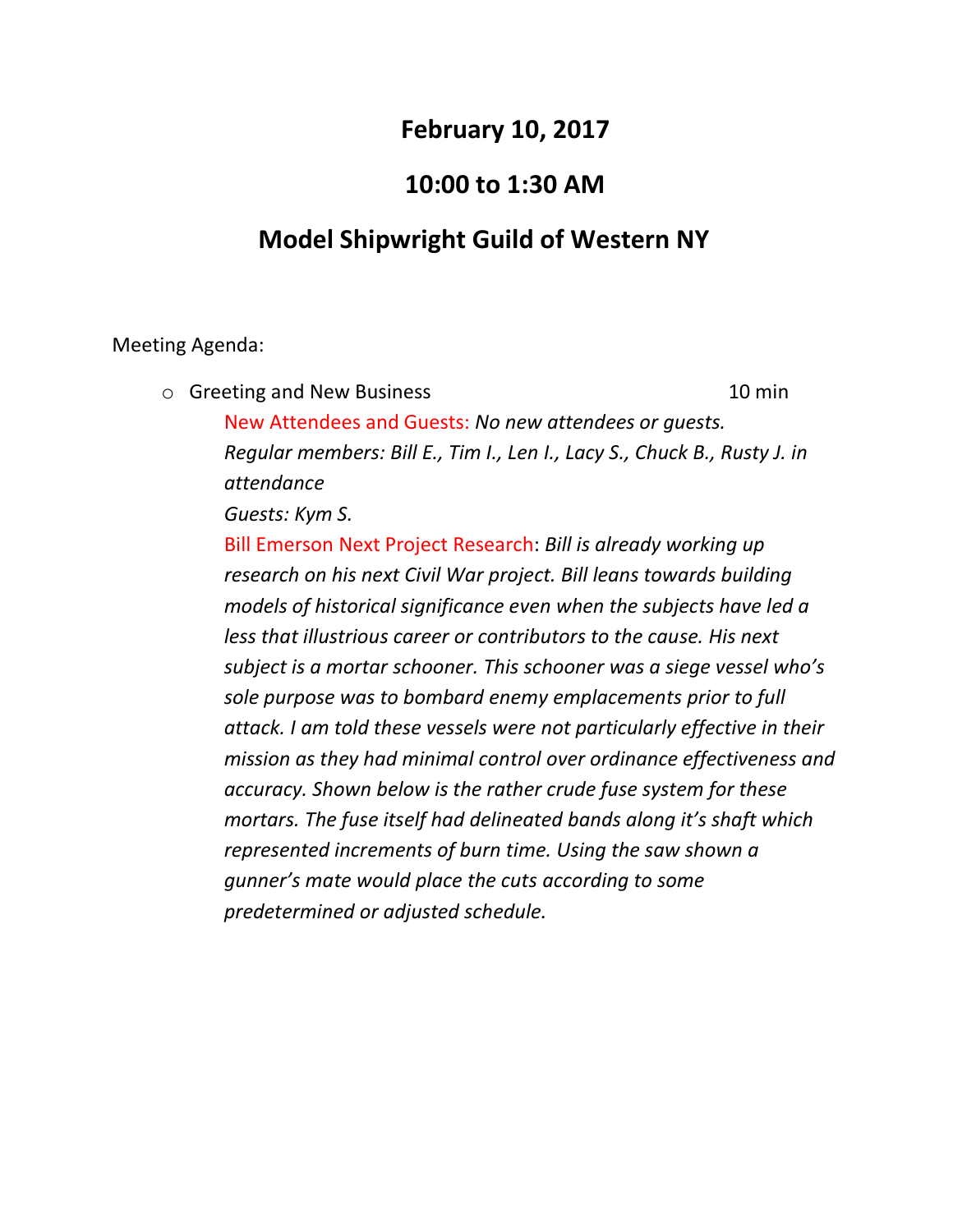

*Bill's subject is to be ne of 20 vessels that were built in the Civil War. He has gained valuable information on mortar size, placement, and has some wonderful pictures from the National Archives and the New Hampshire Historical Society and will use these to build his model of the CP Williams Mortar Schooner. When Bill was in contact will the National Archives he learned that there a no drawings of the actual vessels as these ships were repurposed vessels and as such no drawings exist, just some photographs.*

*At this Bill is contemplating using drawings of a typical schooner of the era and is now searching out viable candidates.*

The Finished Cutter Cheerful: *Rusty brought in his terrific model of the Cheerful from Syren Model Ship Company. It is a beauty and we*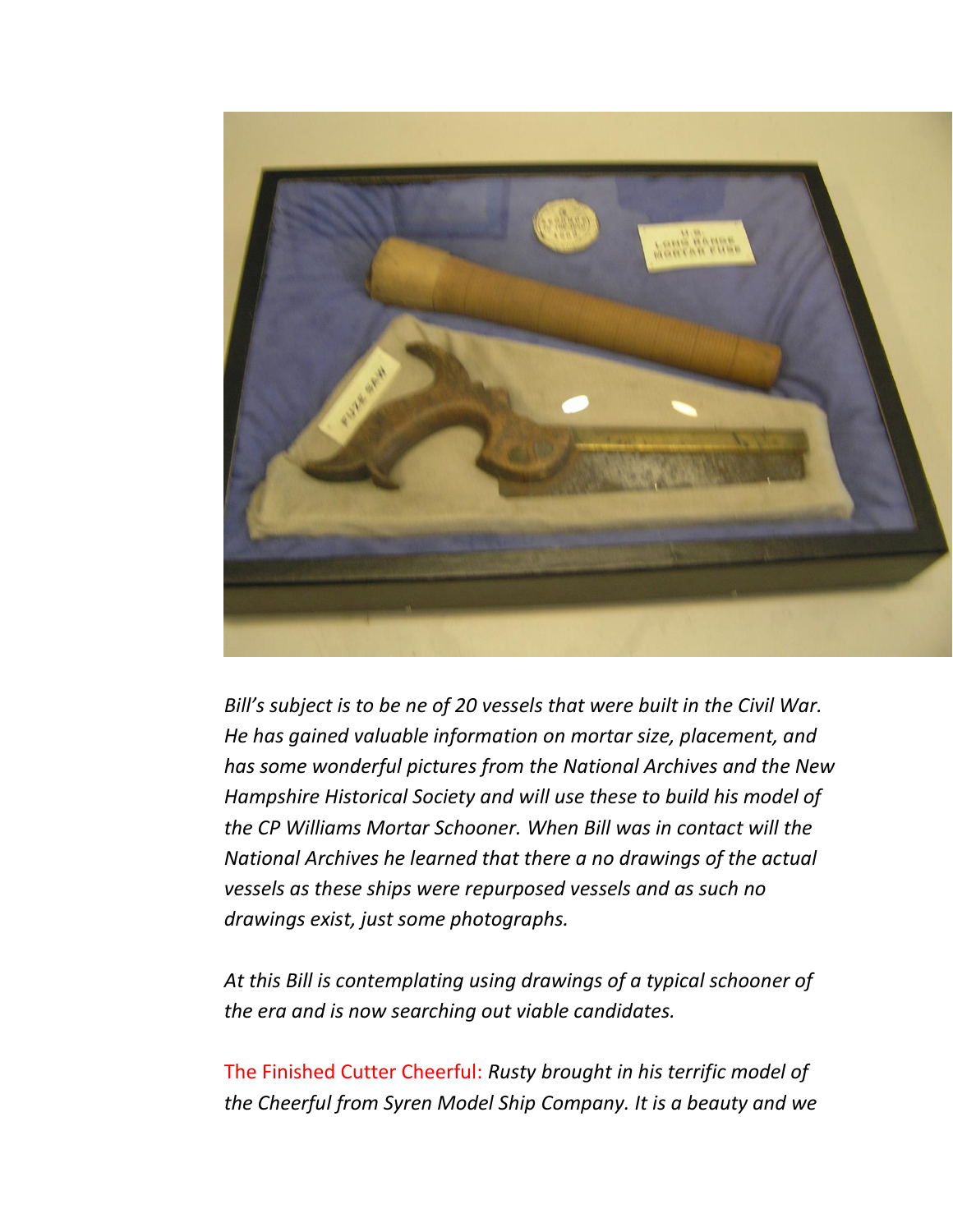*all had admiring comments on his beautiful model. Shown below is the model and even better pictures are on line at Model Ship World Under Scratch builds, Cutter Cheerful, Rustyj*

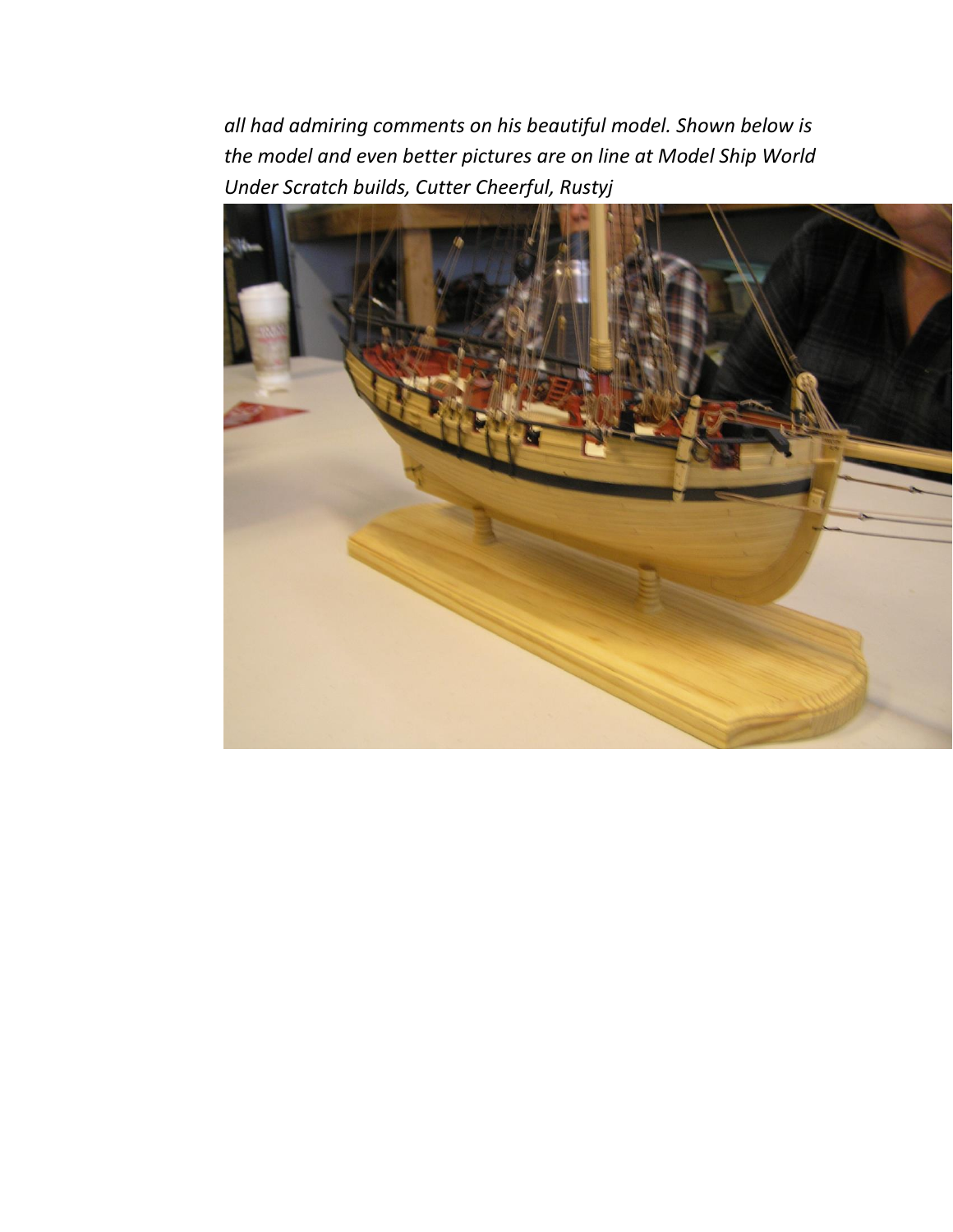

*Exotic Wood Alert: We have learned recently that boxwood, swiss pear and even Alaskan cedar has increased dramatically in price. So if you are looking for a supply now may be the time to buy. Here is one source I found that has billets.* [www.rarewoodsusa.com](http://www.rarewoodsusa.com/)

*.*

*Syren Winchelsea Build: Rusty has been asked to prototype the build of version 2 of this model from Syren Ship Models Company. Drawings are currently on the board and Chuck Passaro is currently working up a prototype as the design progresses. He is a bit of a ways off in releasing the prototype to Rusty so he does not have a start date yet. You can also follow Chuck's thread on Model Ship World, Scratch Builds, Winchelsea.*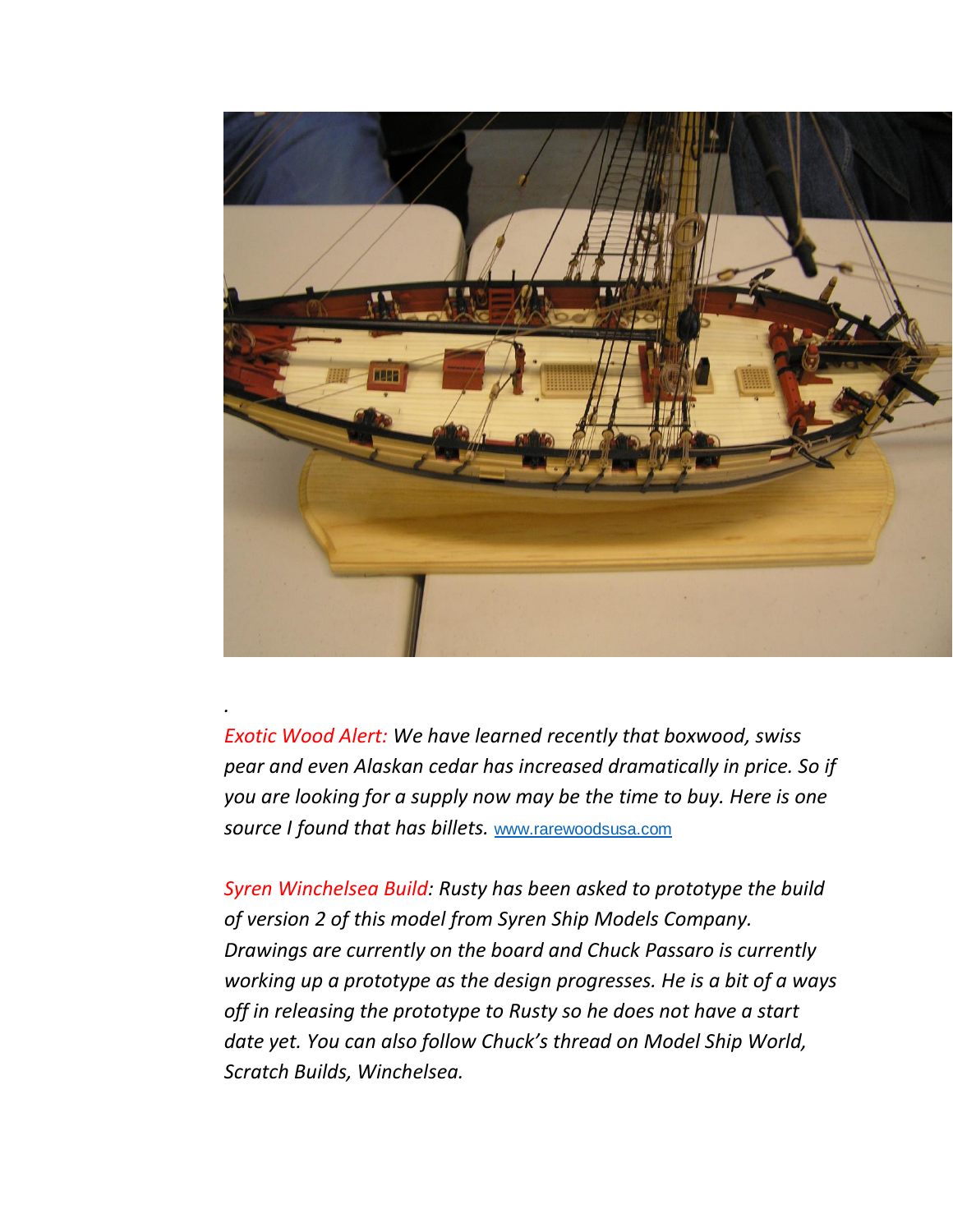A Social Event: *We have spoken about having some sort of social event once or twice a year. Mike K. has offered up a couple dates to have one either in February or March. As we did not have sufficient attendance I will follow up with a memo to test interest. Standby*



*Mark I PBR Project: Four of us stayed on to begin the group build on the Mark I River Patrol Boat. In about 2 hours we managed to cut down the substrate to the waterline. We fastened the "keel" and fastened that to the work bench. We began fitting the bulkheads Rusty had ably cut out and Joe took home the remaining bulkheads that needed the keel slot machined in once again. Forms will be made to hasten the fixing of the bulkheads in place and Bill and I will return*